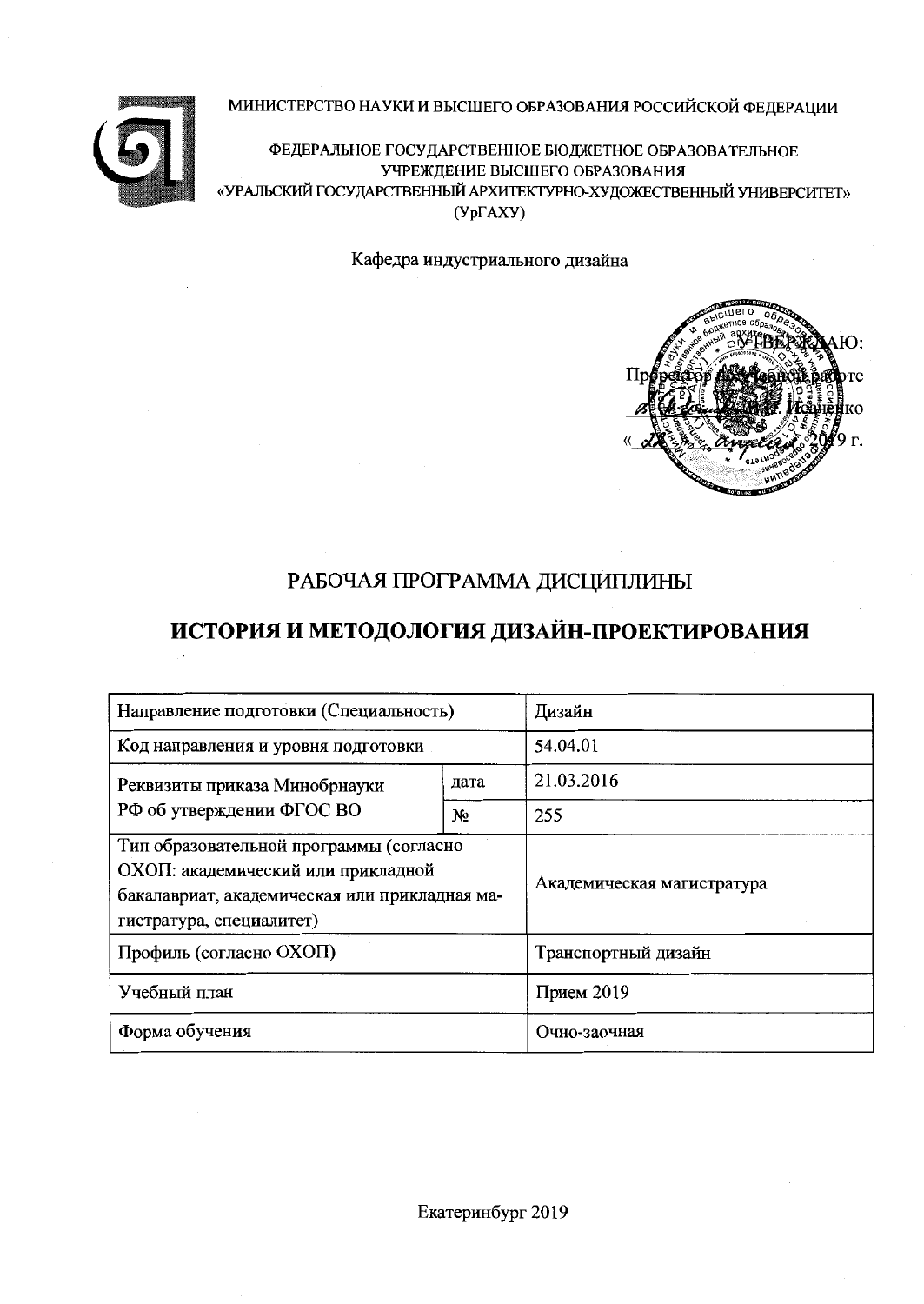# 1. ОБЩАЯ ХАРАКТЕРИСТИКА ДИСЦИПЛИНЫ «ИСТОРИЯ И МЕТОДОЛОГИЯ ДИЗАЙН-ПРОЕКТИРОВАНИЯ»

### 1.1. Место дисциплины в структуре образовательной программы, связи с другими дисциплинами:

Лисциплина ИСТОРИЯ И МЕТОЛОЛОГИЯ ЛИЗАЙН-ПРОЕКТИРОВАНИЯ входит в вариативную часть образовательной программы. Дисциплине должна предшествовать подготовка по дисциплинам «Творческие концепции современного промышленного дизайна», «Дизайн-проектирование средств транспорта». Знания, умения и навыки, полученные в процессе изучения дисциплины «История и методология дизайн-проектирования» используются в дисциплинах «Современные проблемы дизайна», «Дизайн-проектирование средств транспорта», «Методы научно-проектных исследований», при подготовке выпускной квалификационной работы (ВКР) магистров.

#### 1.2. Аннотация содержания дисциплииы:

История потребительского движения. Глобализация в дизайне. Консюмеризм. Социально-психологические факторы поведения потребителя.

#### 1.3. Краткий план построения процесса изучения дисциплины:

Процесс изучения дисциплины включает вводные лекции, практические занятия, самостоятельную работу. Основные формы интерактивного обучения: групповое обсуждение мультимедийного источника - видеофильма, результатов разработки портрета потребителя. В ходе изучения дисциплины студенты конспектируют лекции, выполняют эссе.

Форма заключительного контроля при промежуточной аттестации - зачет. Для проведения промежуточной аттестации по дисциплине создан фонд оценочных средств.

Оценка по дисциплине носит интегрированный характер, учитывающий результаты оценивания участия студентов в аудиторных занятиях, наличие конспекта лекций, качества и своевременности выполнения эссе и сдачи зачета.

#### 1.4. Планнруемые результаты обучення по дисциплине

Изучение дисциплины является этапом формирования у студента следующих компетенций:

ОПК-2: способностью к самостоятельному обучению новым методам исследования,

к изменению научного и научно-производственного профиля своей профессиональной деятельности

ОПК-3: готовностью использовать на практике умения и навыки в организации научноисследовательских и проектных работ

ПК-3: обладает наличием комплекса информационно-технологических знаний, умеет эффективно применять новые информационные технологии для решения профессиональных задач и педагогической деятельности; способен к решению задач в учебной и профессиональной деятельности с помощью компьютерной техники; владеет приемами компьютерного мышления; способен к моделированию процессов, объектов и систем используя современные проектные технологии.

Планируемый результат изучения дисциплины в составе названных компетенций: формирование у магистров знаний истории методологии и применения методических навы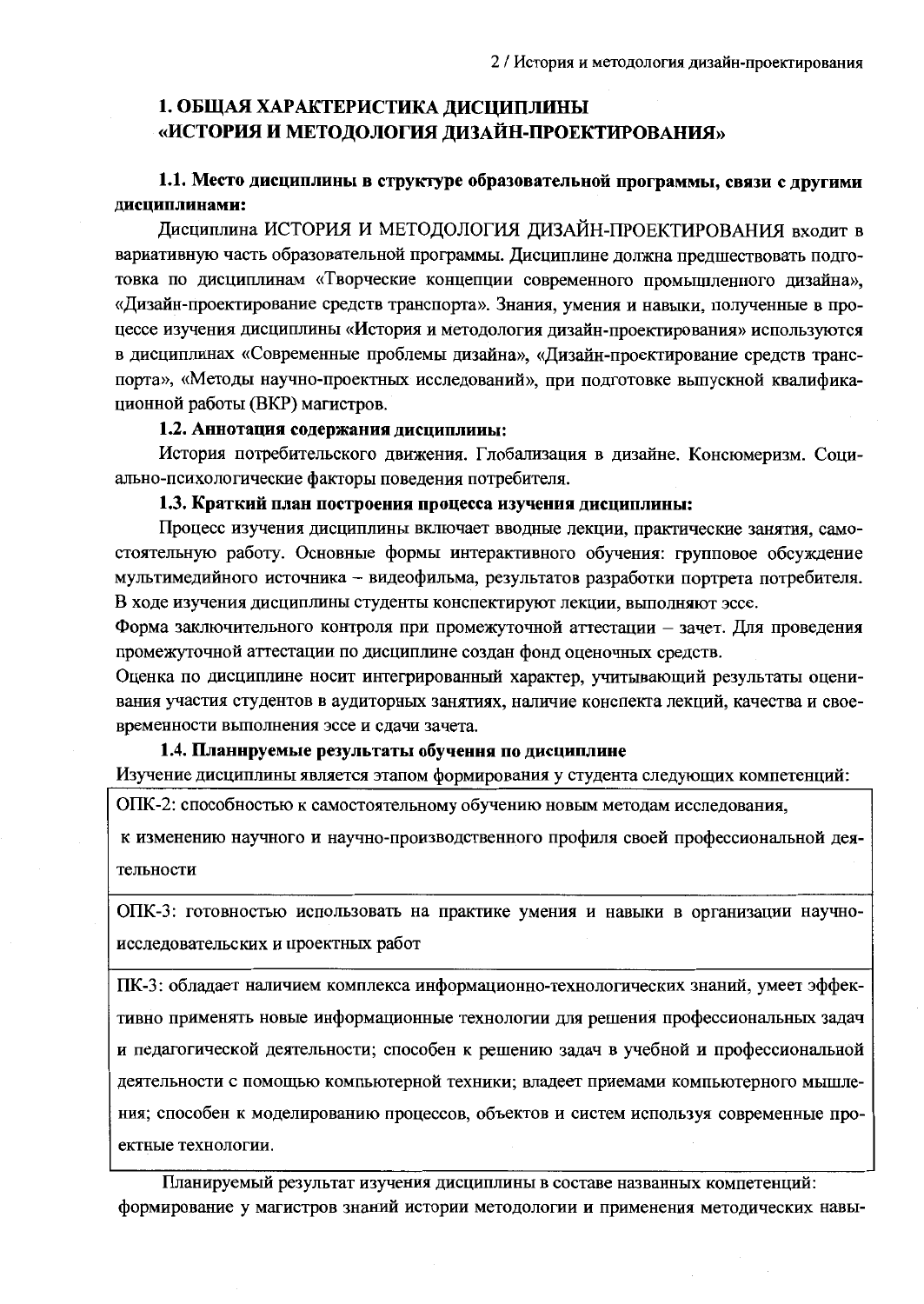ков в проектной деятельности в промышленном дизайне. Понимание современных течений и тенденций в глобальном консюмеризме и дизайне.

#### В результате изучения дисциплины обучающийся должен:

Знать и понимать: исторические корни современной методологии дизайнерского проектирования; проблемы глобализации в дизайне; методы исследования поведения потребителя в рыночном поле.

Уметь:

а) Применять знание и понимание научного обоснования своих предложения; аргументирования и прогнозирования поведения потребителя.

б) Выносить суждения о социокультурном феномене в рамках различных стратегий и освоения ряда технологий организации научной деятельности, современной методологии дизайнпроектирования и применении её в своей практике.

в) Комментировать данные и результаты, связанные с областью изучения коллегам и преподавателю.

Демоистрировать навыки и опыт деятельности с использованием полученных знаний и умений в определении поведения потребителя в социокультурном поле; в построении социально-психологического портрета потенциального потребителя продукта промышленного дизайна.

|              |                        |             |                          | занятия    | Аудиторные                              |                          | Самостоятельная работа       |                      |                      |                                   |                         |                       |                        |                      |                                    |                                 |                               |                                                             |                                                |
|--------------|------------------------|-------------|--------------------------|------------|-----------------------------------------|--------------------------|------------------------------|----------------------|----------------------|-----------------------------------|-------------------------|-----------------------|------------------------|----------------------|------------------------------------|---------------------------------|-------------------------------|-------------------------------------------------------------|------------------------------------------------|
| По семестрам | Зачетных единиц (з.е.) | Часов (час) | Аудиторные занятия всего | Лекции (Л) | Практические занятия (ПЗ), Семинары (С) | Другие виды занятий (Др) | Самостоятельная работа всего | Курсовой проект (КП) | Курсовая работа (KP) | Расчетно-графическая работа (РГР) | Графическая работа (ГР) | Расчетная работа (PP) | Pedepar <sub>(P)</sub> | Домашняя работа (ДР) | Творческая работа (эссе, клаузура) | Подготовка к контрольной работе | Подготовка к экзамену, зачету | Другие виды самостоятельных занятий (подготовка к занятиям) | Форма промежуточной аттестации по дисциплине*. |
| $\mathbf{1}$ | 2                      | 72          | 18                       | 12         | 6                                       |                          | 54                           |                      |                      |                                   |                         |                       |                        |                      | 8                                  |                                 | 4                             | 42                                                          | <b>Зач</b>                                     |
| Итого        | $\mathbf 2$            | 72          | 18                       | 12         | 6                                       |                          | 54                           |                      |                      |                                   |                         |                       |                        |                      | 8                                  |                                 | 4                             | 42                                                          |                                                |

#### 1.5. Объем дисциплины

\*Зачет с оценкой - ЗО, Зачет –Зач, Экзамен – Экз, Курсовые проекты - КП, Курсовые работы - КР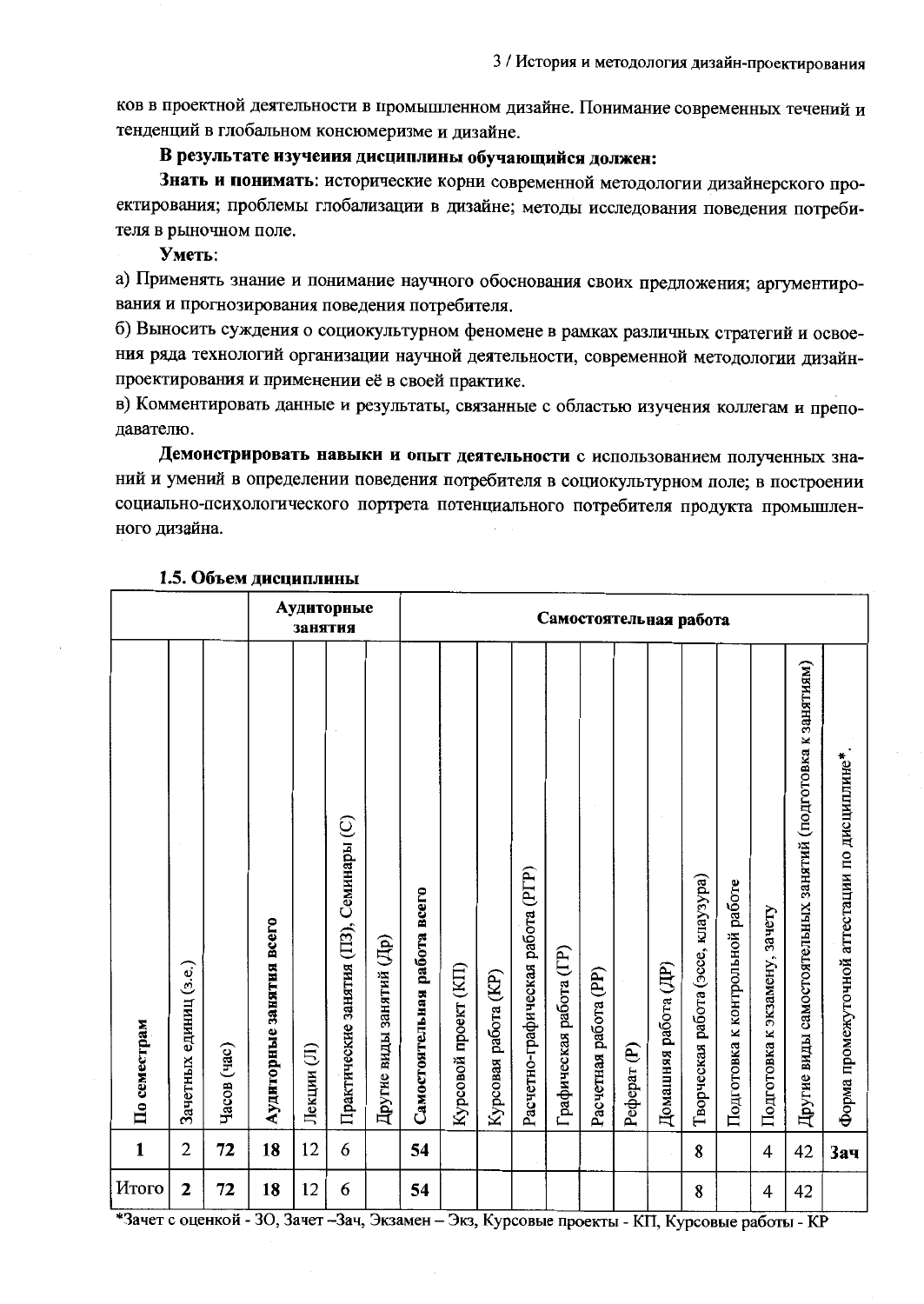| Код<br>раздела,<br>темы | Раздел, тема, содержание дисциплины*                                                                                                                                                     |  |  |  |  |  |  |  |  |
|-------------------------|------------------------------------------------------------------------------------------------------------------------------------------------------------------------------------------|--|--|--|--|--|--|--|--|
| Раздел 1                | История потребительского движения. Глобализация в дизайне                                                                                                                                |  |  |  |  |  |  |  |  |
| Тема 1.1                | История потребительского движения за рубежом и в России. Социальный фено-<br>мен идеологии и практики потребительства.                                                                   |  |  |  |  |  |  |  |  |
| Тема 1.2                | Силы и течения в глобализме.                                                                                                                                                             |  |  |  |  |  |  |  |  |
| Тема 1.3                | Феномен потребления. Образ и стиль потребления.                                                                                                                                          |  |  |  |  |  |  |  |  |
| Тема 1.4                | Потребитель в социокультурном поле. Поведение в момент покупки и психоло-<br>гический эффект шопинга.                                                                                    |  |  |  |  |  |  |  |  |
| Раздел 2                | Социально-психологическне факторы поведения потребителя                                                                                                                                  |  |  |  |  |  |  |  |  |
| Тема 2.1                | Современный мир и психология потребления. Психологические механизмы по-<br>ведения потребителей.                                                                                         |  |  |  |  |  |  |  |  |
| Тема 2.2                | Социально-психологические факторы поведения потребителя.                                                                                                                                 |  |  |  |  |  |  |  |  |
| Тема 2.3                | Закономерности психологических процессов и оценка дизайн-продукта. Соци-<br>ально-психологический портрет потенциального потребителя. Социально-<br>культурное обоснование темы проекта. |  |  |  |  |  |  |  |  |

# 2. СОДЕРЖАНИЕ ДИСЦИПЛИНЫ

# 3. РАСПРЕДЕЛЕНИЕ УЧЕБНОГО ВРЕМЕНИ

# 3.1. Распределение аудиторных занятий и самостоятельной работы по разделам

#### дисциплины

|         |                    |                                                                                                                                            |                         |        | Аудиторные<br>занятия (час.)     |                                 |                               |  |
|---------|--------------------|--------------------------------------------------------------------------------------------------------------------------------------------|-------------------------|--------|----------------------------------|---------------------------------|-------------------------------|--|
| Семестр | семестра<br>Неделя | Раздел дисциплины,<br>тема                                                                                                                 | ВСЕГО                   | Лекцин | Практич.<br>занятия,<br>семинары | Самостоят.<br>работа,<br>(час.) | Оценочные<br>средства         |  |
|         |                    | История потребительско-<br>го движения за рубежом<br>и в России. Социальный<br>феномен<br>идеологии<br>И<br>практики потребительст-<br>Ba. | $\overline{\mathbf{4}}$ |        |                                  | 3                               | Конспект<br>лекции            |  |
|         | 1                  | Силы и течения в глоба-<br>лизме.                                                                                                          | 4                       |        |                                  | 3                               | Обсуждение<br>видеоматериалов |  |
|         | $\overline{2}$     | Феномен потребления.                                                                                                                       | 4                       |        |                                  | 3                               | Конспект<br>лекций            |  |
|         | $\overline{2}$     | Потребитель<br>$\mathbf{B}$<br>социо-<br>культурном поле.                                                                                  | 4                       |        |                                  | 3                               | Конспект<br>лекции            |  |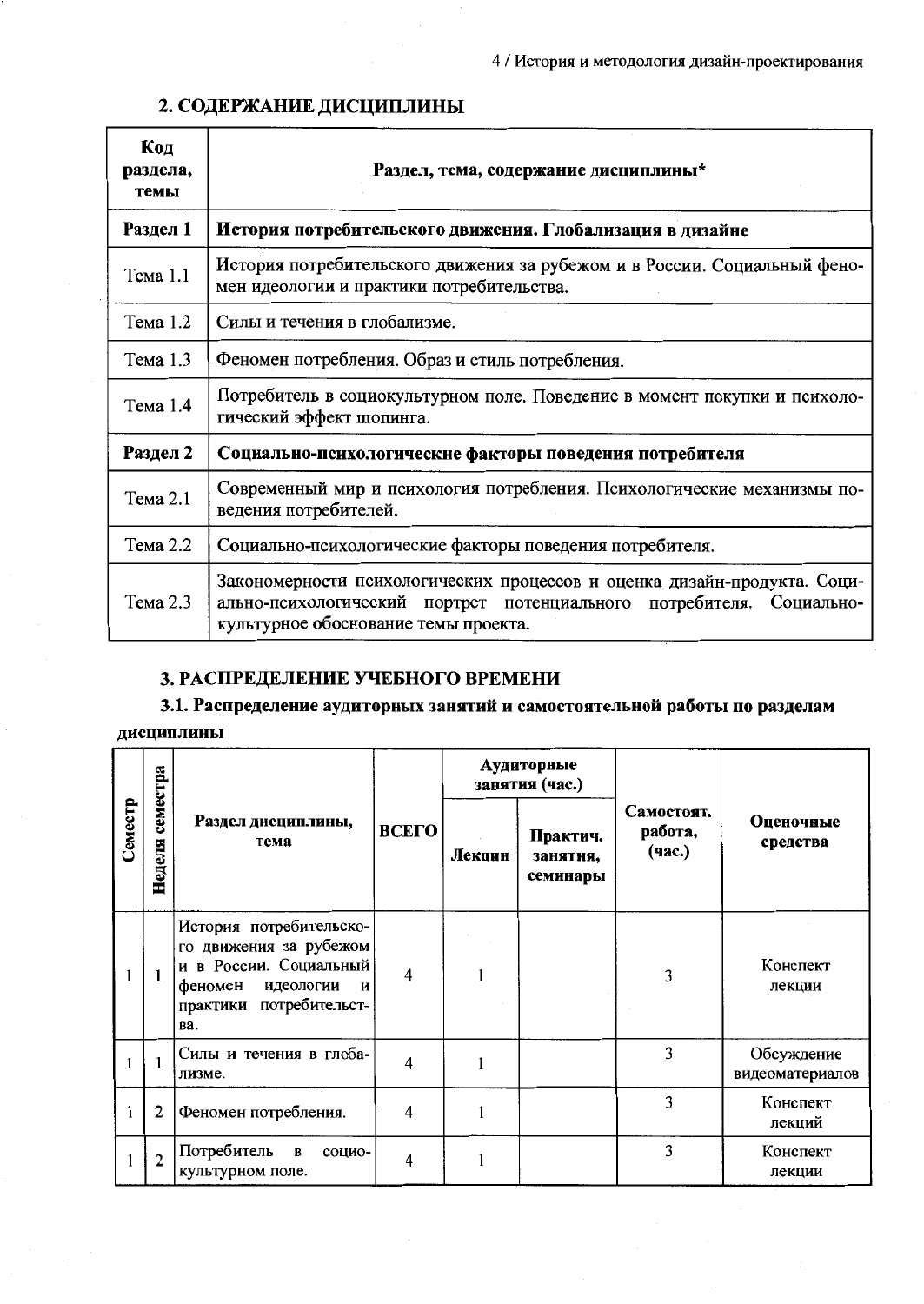|         |                         |                                                                                  |                         |              | Аудиторные<br>занятия (час.)     |                                 |                       |
|---------|-------------------------|----------------------------------------------------------------------------------|-------------------------|--------------|----------------------------------|---------------------------------|-----------------------|
| Семестр | Неделя семестра         | Раздел дисциплины,<br>тема                                                       | ВСЕГО                   | Лекции       | Практич.<br>занятия,<br>семинары | Самостоят.<br>работа,<br>(час.) | Оценочные<br>средства |
| 1       | 3                       | Образ и стиль потребле-<br>ния.                                                  | $\overline{\mathbf{4}}$ | 1            |                                  | 3                               | Конспект<br>лекций    |
| 1       | 3                       | Поведение в момент по-<br>купки и психологический<br>эффект шопинга.             | 4                       | 1            |                                  | 3                               | Конспект<br>лекции    |
| 1       | $\overline{\mathbf{4}}$ | Современный мир и пси-<br>хология потребления.                                   | $\overline{\mathbf{4}}$ | 1            |                                  | 3                               | Конспект<br>лекций    |
| 1       | 4                       | Психологические<br>меха-<br>низмы поведения потре-<br>бителей.                   | 4                       | 1            |                                  | 3                               | Конспект<br>лекции    |
| 1       | 5                       | Социально-психологи-<br>ческие<br>факторы<br>пове-<br>дения потребителя.         | 4                       | 1            |                                  | 3                               | Конспект<br>лекций    |
| 1       | 5                       | Личностные факторы<br>$\mathbf{B}$<br>потребительском поведе-<br>нии.            | $\overline{\mathbf{4}}$ | 1            |                                  | 3                               | Конспект<br>лекций    |
| 1       | 6                       | Закономерности психоло-<br>процессов<br>гических<br>И<br>оценка дизайн-продукта. | 4                       | 1            |                                  | 3                               | Конспект<br>лекций    |
| 1       | 6                       |                                                                                  | $\overline{4}$          | $\mathbf{1}$ |                                  | 3                               |                       |
| 1       | $\tau$                  | Социально-психологи-                                                             | 4                       |              | 1                                | 3                               |                       |
| 1       | $\overline{7}$          | ческий<br>портрет<br>потен-                                                      | 4                       |              | 1                                | 3                               |                       |
| 1       | 8                       | потребителя.<br>циального<br>Социально-культурное                                | $\overline{\mathbf{4}}$ |              | $\mathbf{1}$                     | 3                               | <b>Occe</b>           |
| 1       | 8                       | обоснование темы проек-                                                          | $\overline{4}$          |              | $\mathbf{1}$                     | $\overline{\mathbf{3}}$         |                       |
| 1       | 9                       | та.                                                                              | $\overline{\mathbf{4}}$ |              | $\mathbf{1}$                     | 3                               |                       |
| 1       | 9                       |                                                                                  | $\overline{\mathbf{4}}$ |              | $\mathbf{1}$                     | $\overline{\mathbf{3}}$         |                       |
|         |                         | Итого                                                                            | 72                      | 12           | 6                                | 54                              |                       |

#### 3.2. Другие виды занятий

3.3. Мероприятия самостоятельной работы и текущего контроля

3.3.1. Примерный перечень тем курсовых проектов (курсовых работ) Не предусмотрено.

3.3.2. Примерный перечень тем расчетно-графических работ

Не предусмотрено.

3.3.3. Примерный перечень тем графических работ

Не предусмотрено.

3.3.4. Примерный перечень тем расчетных работ (программных продуктов) Не предусмотрено.

3.3.5. Примерный перечень тем рефератов (эссе, творческих работ)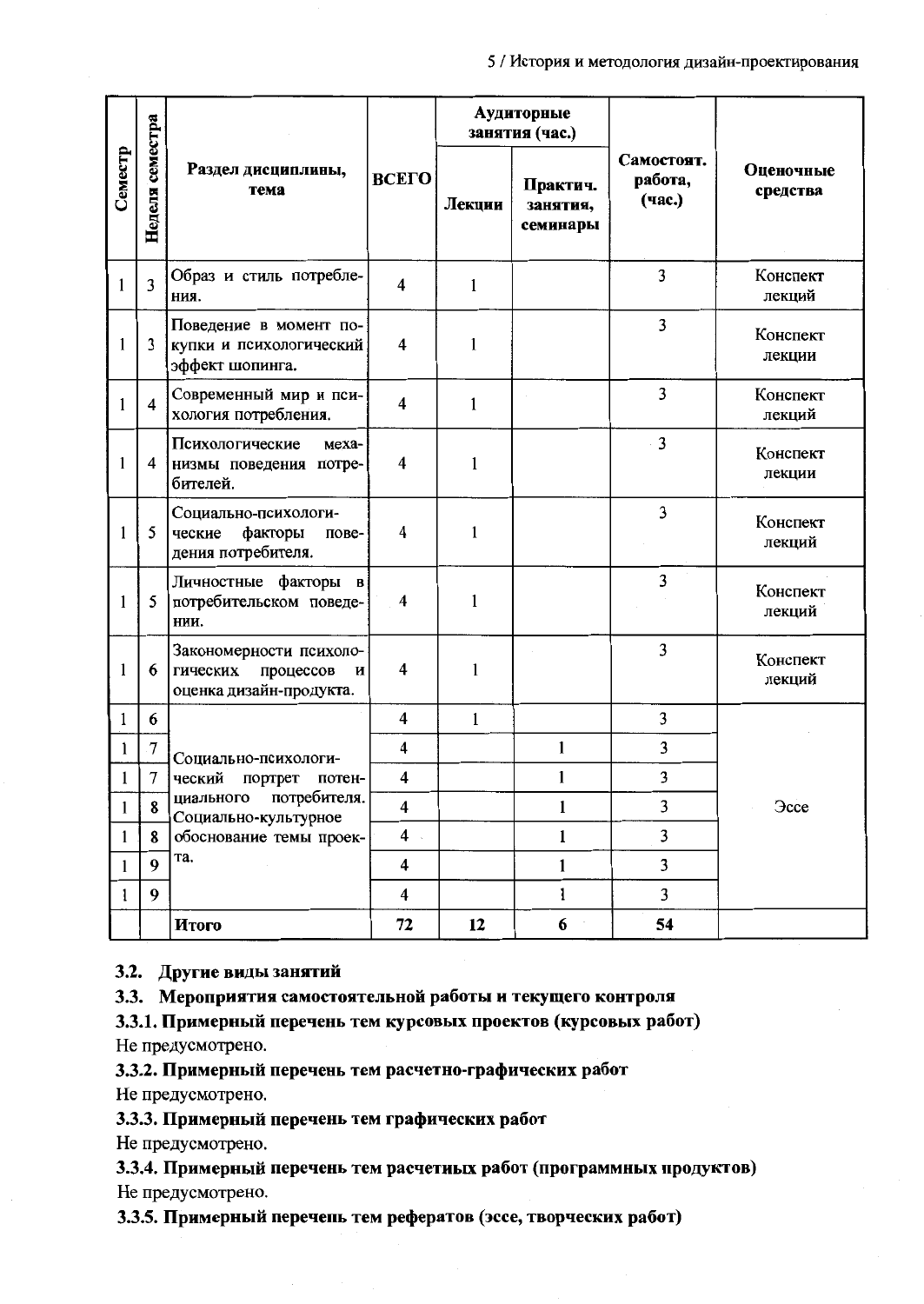Эссе на тему «Описание социально-психологического портрета потенциального потребителя».

### 3.3.6. Примерный перечень тем практических внеаудиторных (домашних) работ Не предусмотрено.

#### 3.3.7. Примерная тематика контрольных работ

Не предусмотрено.

#### 3.3.8. Примерная тематика клаузур

Не предусмотрено.

#### 4. ПРИМЕНЯЕМЫЕ ТЕХНОЛОГИИ ОБУЧЕНИЯ

|                                         |                                |                  |                          |           | Активные методы обучения | Дистанционные<br>технологии<br>и электронное обучение |                                |                       |                       |                                    |                             |                                           |                                         |                                      |
|-----------------------------------------|--------------------------------|------------------|--------------------------|-----------|--------------------------|-------------------------------------------------------|--------------------------------|-----------------------|-----------------------|------------------------------------|-----------------------------|-------------------------------------------|-----------------------------------------|--------------------------------------|
| Код<br>раздела, те-<br>МЫ<br>дисциплины | консультации<br>Индивидуальные | Вводные лекции   | Деловая или ролевая игра | Портфолио | Работа в команде         | развивающей кооперации<br>Meron                       | система<br>Балльно-рейтинговая | md<br>Alm<br>Мозговой | Сетевые учебные курсы | Виртуальные практикумы и тренажеры | Вебинары и видеоконференции | семинары<br>Асинхронные web-конференции и | Совместная работа и разработка контента | Компьютерная практика проектирования |
| Раздел 1                                |                                | $^{+}$           |                          |           | $^{+}$                   |                                                       |                                |                       |                       |                                    |                             |                                           | $^{+}$                                  |                                      |
| Раздел 2                                |                                | $\boldsymbol{+}$ | $\overline{+}$           |           | $\overline{+}$           |                                                       |                                |                       |                       |                                    |                             |                                           | $\mathrm{+}$                            |                                      |

#### УЧЕБНО-МЕТОДИЧЕСКОЕ И ИНФОРМАЦИОННОЕ ОБЕСПЕЧЕНИЕ 5. ДИСЦИПЛИНЫ

#### 5.1. Рекомендуемая литература

#### 5.1.1. Основная литература

1. Базилевский А. А. Дизайн. Технология. Форма: учеб. пособие / Базилевский А. А., Барышева В. Е. – М. : Архитектура-С, 2010. – 248 с. – Гриф УМО.

2. Брызгов, Н.В. Промышленный дизайн: история, современность, футурология [Электронный ресурс] : учеб. пособие / Н.В. Брызгов, Е.В. Жердев. — Электрон. дан. — М. : МГХПА, 2015. — 537 с. — Режим доступа: https://e.lanbook.com/book/73829.

#### 5.1.2. Дополнительная литература

1. Глазычев, В.Л. Дизайн как он есть / В.Л. Глазычев. - Москва: Европа, 2006. - 320 с. - Режим доступа: http://biblioclub.ru/index.php?page=book&id=44829.

2. Лидвелл, У. Универсальные принципы дизайна / Уильям Лидвелл, Критина Холден, Джилл Батлер; авт. предисл. Кимберли Элам; пер. А. Мороза. - СПб. : Питер, 2012. - 272 с.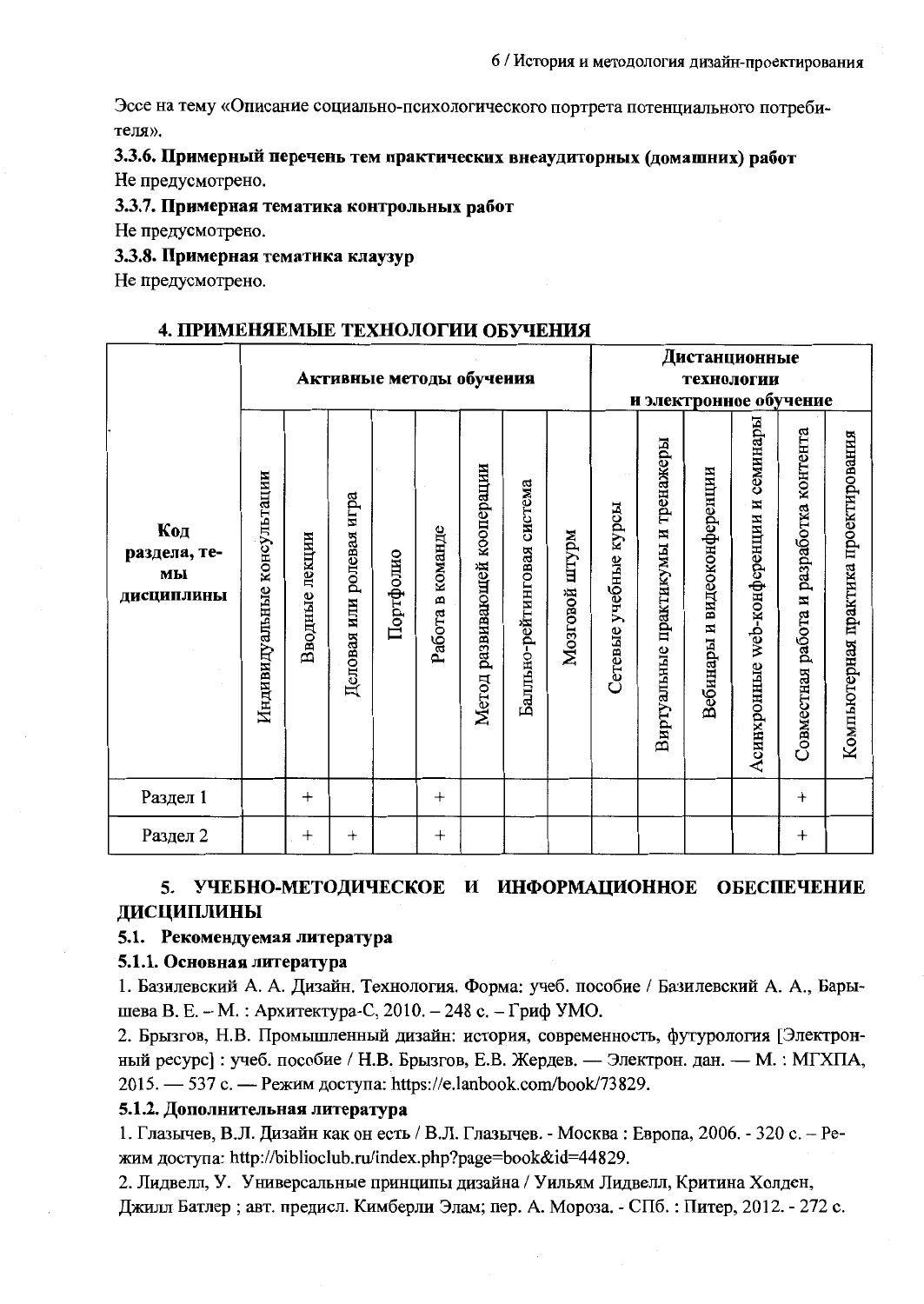3. Мартин, Б. Универсальные методы дизайна / Б. Мартин, Б. Ханингтон: пер. с англ. Е. Кармановой, А. Мороза. - СПб. : Питер, 2014. - 208 с.

4. Ковешникова Н.А. Дизайн: история и теория: учебное пособие / Н. А. Ковешникова. – М.: Омега-Л, 2015. - 256 с.

5. Сложеникина Н. С. Основные этапы истории российского и зарубежного дизайна : учеб. пособие / Н. С. Сложеникина. - М. : Флинта : Наука, 2013. - 368 с.

6. Эксперимент в дизайне: источники дизайнерских идей / сост. Александр Лаврентьев. - М. : Университетская книга, 2010. - 244 с.

5.2. Учебно-методическое обеспечение для самостоятельной работы Не используются.

5.3. Перечень информационных технологий, используемых при осуществлении образовательного процесса по дисциплине, включая перечень программного обеспечения и информационных справочных снетем

| Тип ПО                                | Название             | Источник               | Доступность для<br>студентов                            |  |
|---------------------------------------|----------------------|------------------------|---------------------------------------------------------|--|
| Прикладное ПО<br>Офисный пакет        | Microsoft<br>Office  | Лицензионная программа | Доступно в ком-<br>пьютерном<br>классе и в ауди-        |  |
| Прикладное ПО<br>Операционная система | Microsoft<br>Windows | Лицензионная программа | ториях для са-<br>мостоятельной<br>работы в УрГА-<br>XУ |  |

5.3.1. Перечень программного обеспечения

#### 5.3.2. Базы данных, информационно-справочные и понсковые системы

1. Университетская библиотека. Режим доступа: http://biblioclub.ru/

2. Глазычев, В.Л. Дизайн как он есть. - М.: Европа, 2006.

3. Старикова, Ю.С. Основы дизайна. Конспект лекций. Учебное пособие. - М.: А-Приор, 2011.

 $4.$ Справочная правовая «КонсультантПлюс». Режим доступа: система http://www.consultant.ru/

5. Справочная правовая система «Гарант». Режим доступа: http://garant.ru

6. Научная электронная библиотека. Режим доступа: https://elibrary.ru/

7. Электронно-библиотечная система «ZNANIUM.COM». Режим доступа: http:// znanium.com

8. Электронная библиотечная система «ЭБС ЮРАЙТ». Режим доступа: https://biblio-online.ru/

9. Электронно-библиотечная система Издательства Лань (ЭБС). Режим доступа: https://e.lanbook.com/

# 6. МЕТОДИЧЕСКИЕ УКАЗАНИЯ ДЛЯ ОБУЧАЮЩИХСЯ ПО ОСВОЕНИЮ ДИСЦИПЛИНЫ

### Студент обязан:

 $1)$  знать:

- график учебного процесса по дисциплине (календарный план аудиторных занятий и планграфик самостоятельной работы);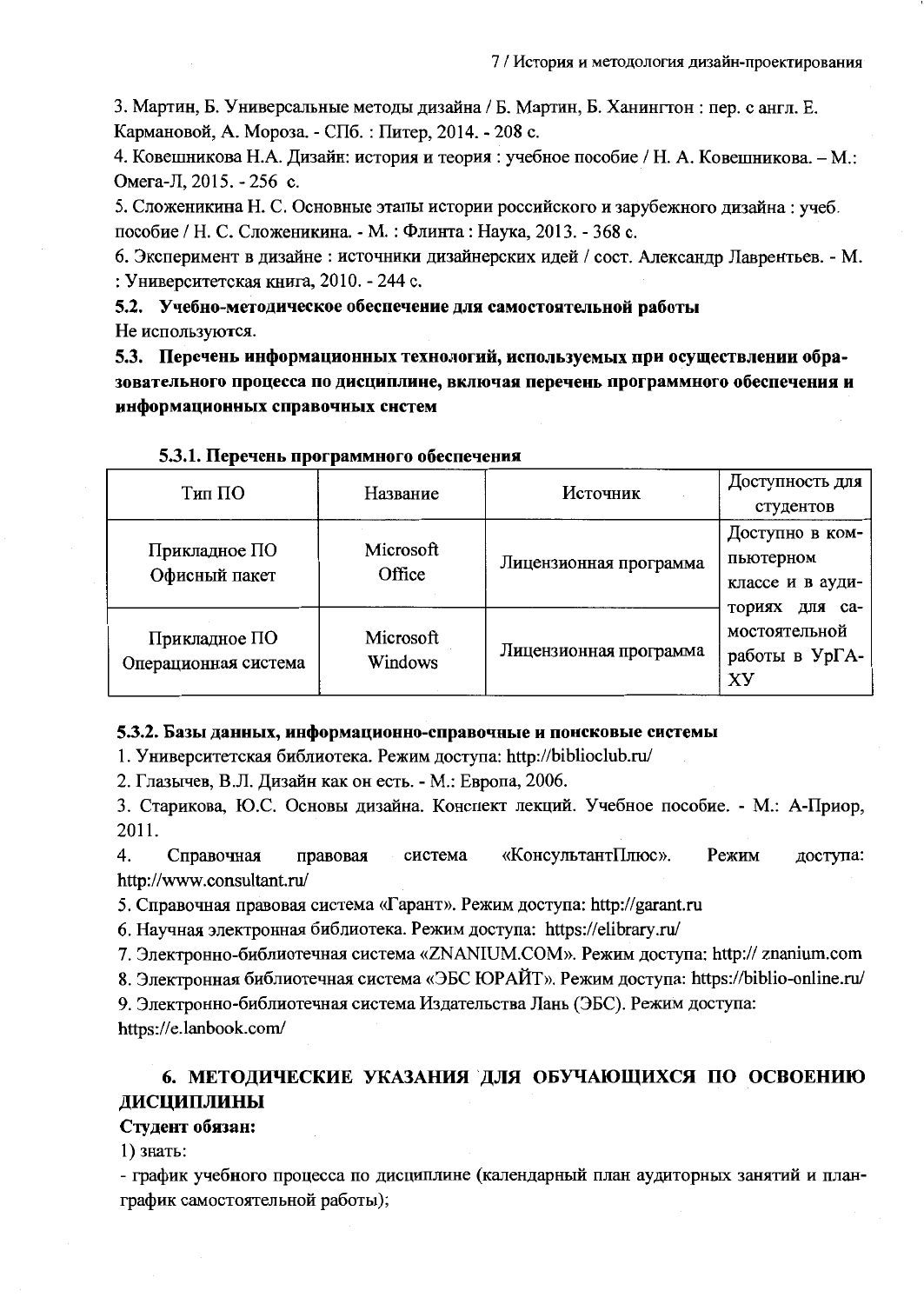- порядок формирования итоговой оценки по дисциплине;

(преподаватель на первом занятии по дисциплине знакомит студентов с перечисленными организационно-методическими материалами);

2) посещать все виды аудиторных занятий (преподаватель контролирует посещение всех видов занятий), вести самостоятельную работу по дисциплине, используя литературу, рекомендованную в рабочей программе дисциплины и преподавателем (преподаватель передает список рекомендуемой литературы студентам);

3) готовиться и активно участвовать в аудиторных занятиях, используя рекомендованную литературу и методические материалы;

4) своевременно и качественно выполнять все виды аудиторных и самостоятельных работ, предусмотренных графиком учебного процесса по дисциплине (преподаватель ведет непрерывный мониторинг учебной деятельности студентов);

5) в случае возникновения задолженностей по текущим работам своевременно до окончания семестра устранить их, выполняя недостающие или исправляя не зачтенные работы, предусмотренные графиком учебного процесса (преподаватель на основе данных мониторинга учебной деятельности своевременно предупреждает студентов о возникших задолженностях и необходимости их устранения).

#### 7. МАТЕРИАЛЬНО-ТЕХНИЧЕСКОЕ ОБЕСПЕЧЕНИЕ ДИСЦИПЛИНЫ

Для проведения занятий используется аудитория с учебной мебелью (столы, стулья), соответствующей количеству студентов. Аудитория оснащена кмультимедийной техникой.

# 8. ФОНД ОЦЕНОЧНЫХ СРЕДСТВ ДЛЯ ПРОВЕДЕНИЯ ПРОМЕЖУТОЧНОЙ **АТТЕСТАЦИИ**

Фонд оценочных средств предназначен для оценки:

1) Соответствия фактически достигнутых каждым студентом результатов изучения дисциплины результатам, запланированным в формате дескрипторов «знать, уметь, иметь навыки» (п.1.4) и получения интегрированной оценки по дисциплине;

2) Уровня формирования элементов компетенций, соответствующих этапу изучения дисциплины.

# 8.1. КРИТЕРИИ ОЦЕНИВАНИЯ РЕЗУЛЬТАТОВ КОНТРОЛЬНО-ОЦЕНОЧНЫХ МЕРОПРИЯТИЙ ТЕКУЩЕЙ И ПРОМЕЖУТОЧНОЙ АТТЕСТАЦИИ ПО ДИСЦИП-ЛИНЕ

8.1.1. Уровень формирования элементов компетенций, соответствующих этапу изучения дисциплины, оценивается с использованием следующих критериев и шкалы оценок\*

| ---------- | Критерии | Шкала оценок |
|------------|----------|--------------|
|            |          |              |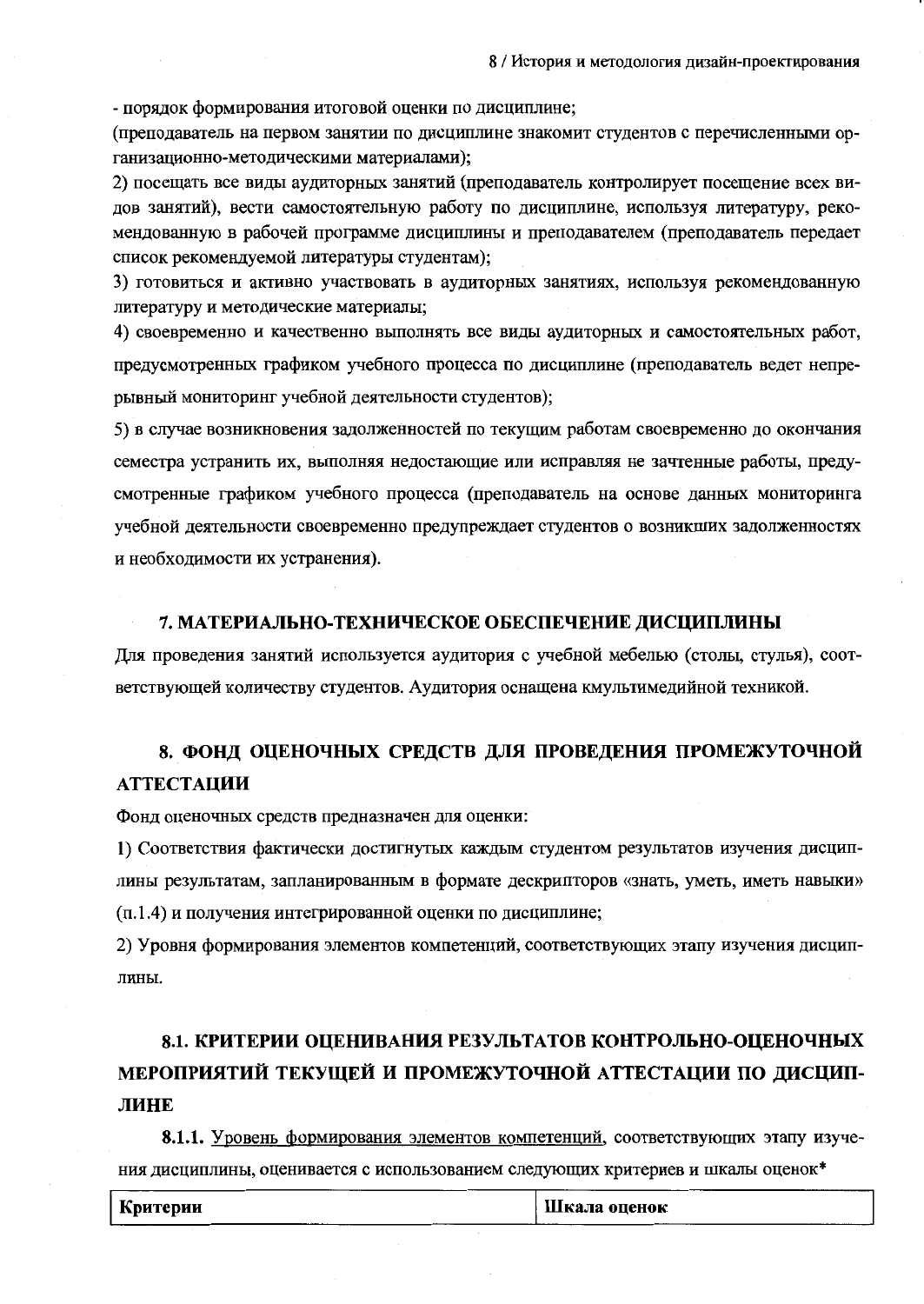| Критерии             |            | Шкала оценок                              |  |  |  |  |
|----------------------|------------|-------------------------------------------|--|--|--|--|
| Оценка по дисциплине |            | Уровень освоения элементов<br>компетенций |  |  |  |  |
| Отлично              |            | Высокий                                   |  |  |  |  |
| Хорошо               | Зачтено    | Повышенный                                |  |  |  |  |
| Удовлетворительно    |            | Пороговый                                 |  |  |  |  |
| Неудовлетворительно  | Не зачтено | Элементы не освоены                       |  |  |  |  |

\*) Описание критериев см. Приложение 1.

8.1.2. Промежуточная аттестация по дисциплине представляет собой комплексную оценку, определяемую уровнем выполнения всех запланированных контрольно-оценочных мероприятий (КОМ). Используемый набор КОМ имеет следующую характеристику:

#### 1 семестр

| $N_2$<br>$\Pi$ | Форма КОМ                                                                                 | Состав КОМ                         |
|----------------|-------------------------------------------------------------------------------------------|------------------------------------|
| 1.             | Посещение аудиторных занятий                                                              | Конспект<br>лекций                 |
| 2.             | Эссе «Описание социально-психологического<br>портрета<br>потен-<br>циального потребителя» | <b>Occe</b>                        |
|                | Зачет                                                                                     | Конспект<br>лекций.<br><b>Occe</b> |

Характеристика состава заданий КОМ приведена в разделе 8.3.

8.1.3. Оценка знаний, умений и навыков, продемонстрированных студентами при выполнении отдельных контрольно-оценочных мероприятий и оценочных заданий, входящих в их состав, осуществляется с применением следующей шкалы оценок и критериев:

| Уровии оценки<br>достижений<br>студента<br>(оценки) | Критерии<br>для определения уровия достижений<br>Выполненное оценочное задание:                      | Шкала оценок               |
|-----------------------------------------------------|------------------------------------------------------------------------------------------------------|----------------------------|
| <b>Высокий</b> (B)                                  | соответствует требованиям*, замечаний нет                                                            | Отлично (5)                |
| Средний (С)                                         | соответствует требованиям*, имеются замеча-<br>ния, которые не требуют обязательного устра-<br>нения | Хорошо $(4)$               |
| Пороговый (П)                                       | не в полной мере соответствует требованиям*,<br>есть замечания                                       | Удовлетворительно<br>(3)   |
| Недостаточный (H)                                   | не соответствует требованиям*, имеет суще-<br>ственные ошибки, требующие исправления                 | Неудовлетворительно<br>(2) |
| $H$ ет результата $(O)$                             | не выполнено или отсутствует                                                                         | Оценка<br>не выставляется  |

\*) Требования и уровень достижений студентов (соответствие требованиям) по каждому контрольно-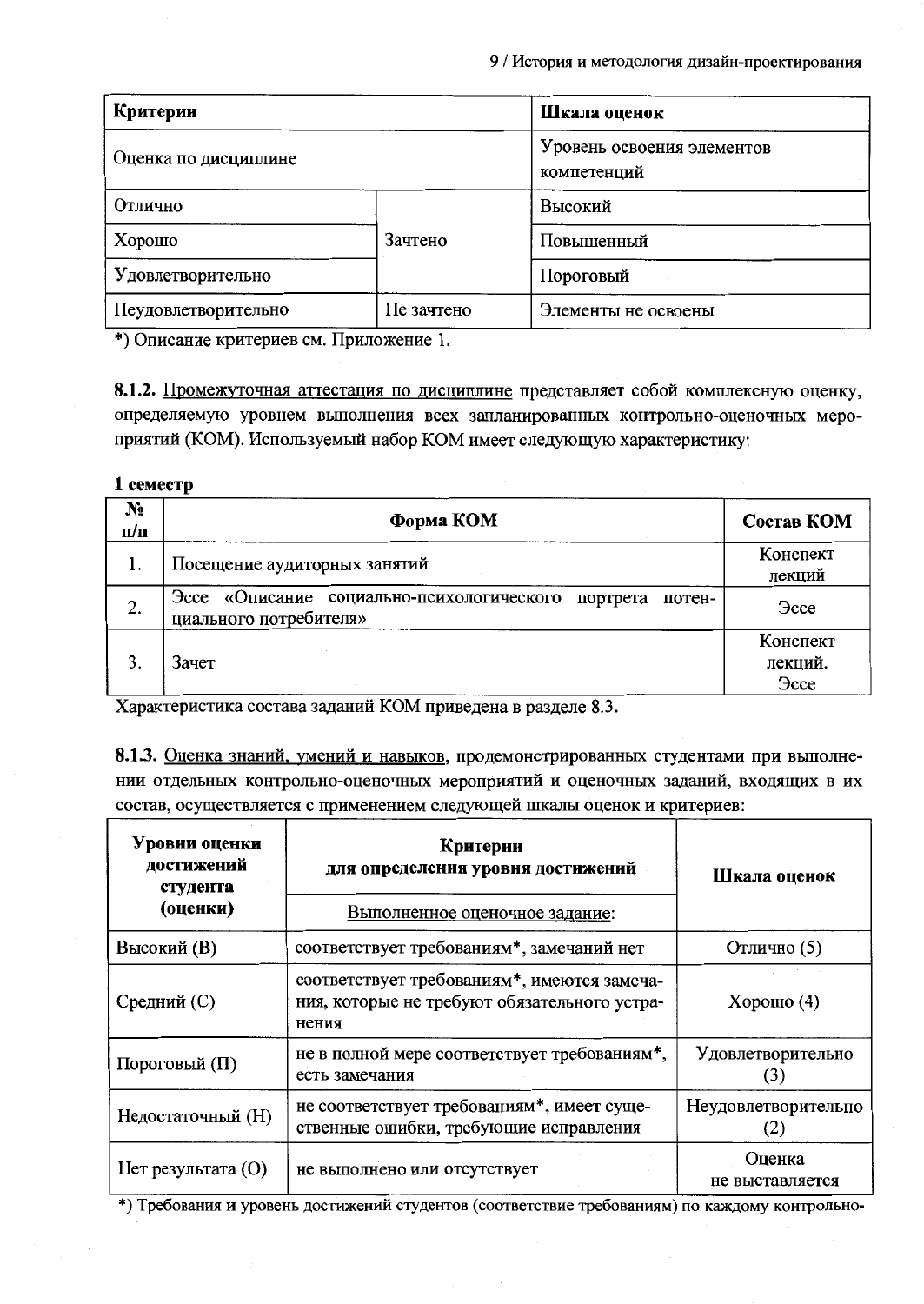оценочному мероприятию определяется с учетом критериев, приведенных в Приложении 1.

# 8.2. КРИТЕРИИ ОЦЕНИВАНИЯ РЕЗУЛЬТАТОВ ПРОМЕЖУТОЧНОЙ АТТЕ-СТАЦИИ ПРИ ИСПОЛЬЗОВАНИИ НЕЗАВИСИМОГО ТЕСТОВОГО КОНТРОЛЯ

При проведении независимого тестового контроля как формы промежуточной аттестации применяется методика оценивания результатов, предлагаемая разработчиками тестов.

# 8.3. ОЦЕНОЧНЫЕ СРЕДСТВА ДЛЯ ПРОВЕДЕНИЯ ТЕКУЩЕЙ И ПРОМЕЖУ-ТОЧНОЙ АТТЕСТАЦИИ

8.3.1. Перечень тематики эссе. Выполнить описание социально-психологического портрета потенциального потребителя. 5-7 страниц текста. Формат А4.

|                                                            | Рабочая программа дисциплины составлена авторами: |           |                 |        |  |  |  |  |  |  |
|------------------------------------------------------------|---------------------------------------------------|-----------|-----------------|--------|--|--|--|--|--|--|
| $N_2$<br>$\Pi/\Pi$                                         | Кафедра                                           | ФИО       | Подпись         |        |  |  |  |  |  |  |
| 1.                                                         | Индустриального<br>дизайна                        | Профессор | В. А. Брагин    | Apannu |  |  |  |  |  |  |
| 2.                                                         | Индустриального<br>дизайна                        |           | Т. А. Губарева  |        |  |  |  |  |  |  |
| Рабочая программа дисциплины одобрена на заседании кафедры |                                                   |           |                 |        |  |  |  |  |  |  |
|                                                            | Заведующий кафедрой индустриального дизайна       |           | В. А. Курочкин  |        |  |  |  |  |  |  |
|                                                            | Директор библиотеки УрГАХУ                        |           | Н. В. Нохрина   |        |  |  |  |  |  |  |
|                                                            | Декан факультета очно-заочного обучения           |           | И. В. Сагарадзе |        |  |  |  |  |  |  |